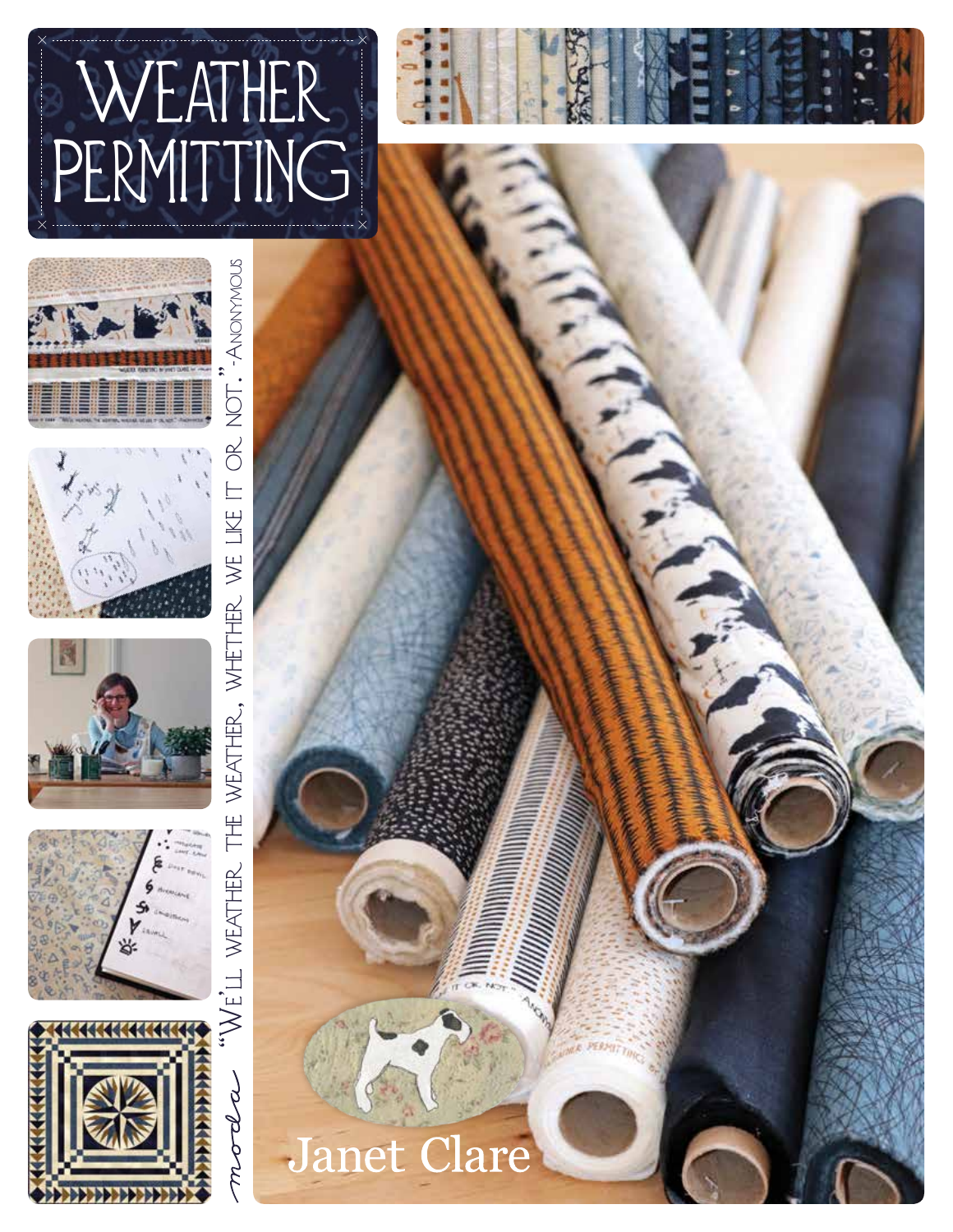## WEATHER PERMITING • JANET CLARE

## They say…

that the only topic of conversation here in the UK is our charming weather. And I'd like to tell you that it's not true but, well… I haven't had too many conversations where it hasn't come up!

So it is high time this Brit designed a few pieces of weather-inspired fabric!

WEATHER PERMITTING is polite and friendly: a little warm rain on a summer day, a good breeze to blow the cobwebs away, and fluffy white clouds floating by in a blue sky.

Add a map of the world and some meteorological symbols and you're got all you need to create quilts for explorers, daydreamers and scholars, for holidays, picnics and beach days… or even those feeling "under the weather" days.



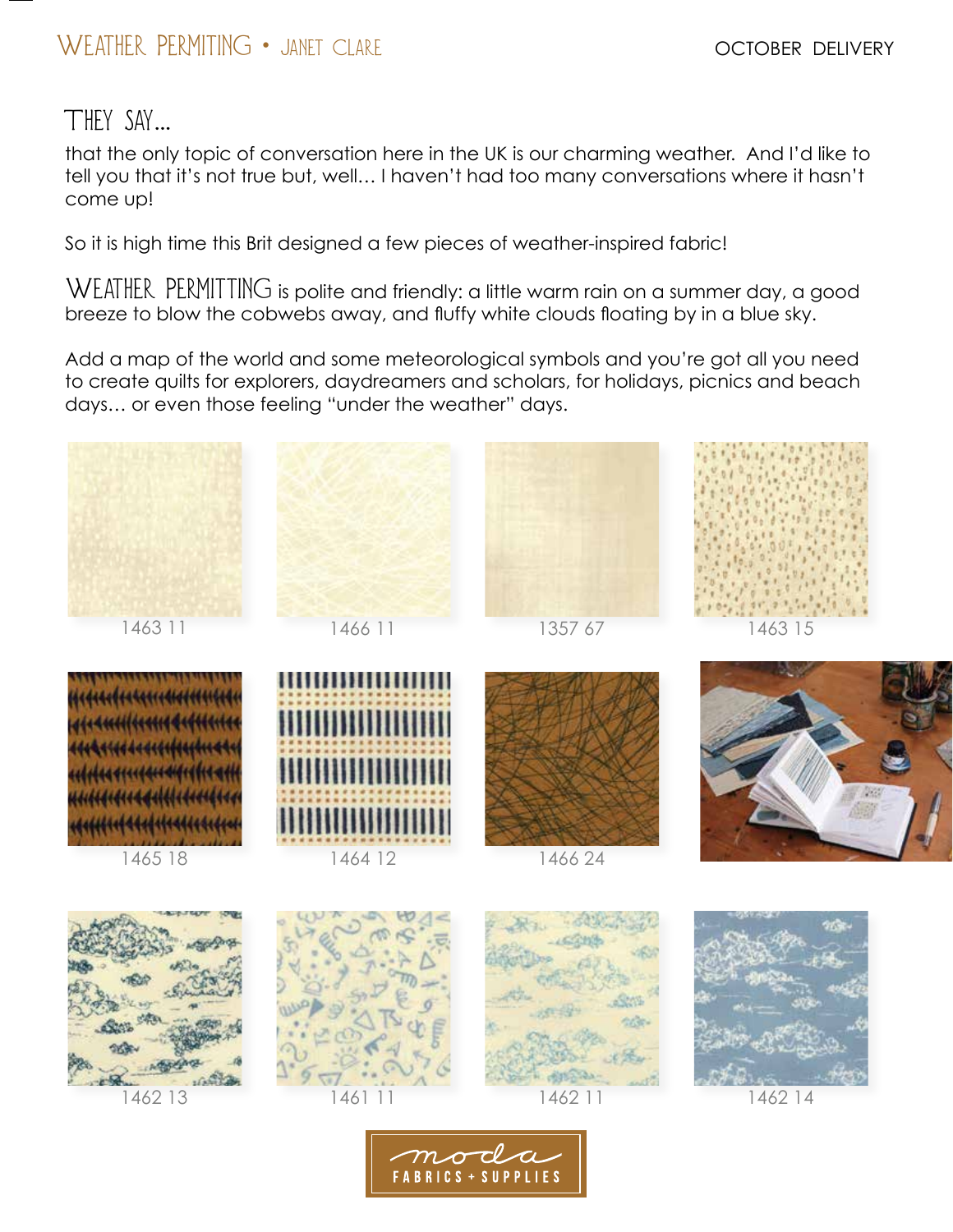

**JC 185**/**JC 185G** Newton 44"x36"





**JC 186**/**JC 186G** Thunder and Lightening 60"x84"



1460 12



1460 16

moda



1460 17